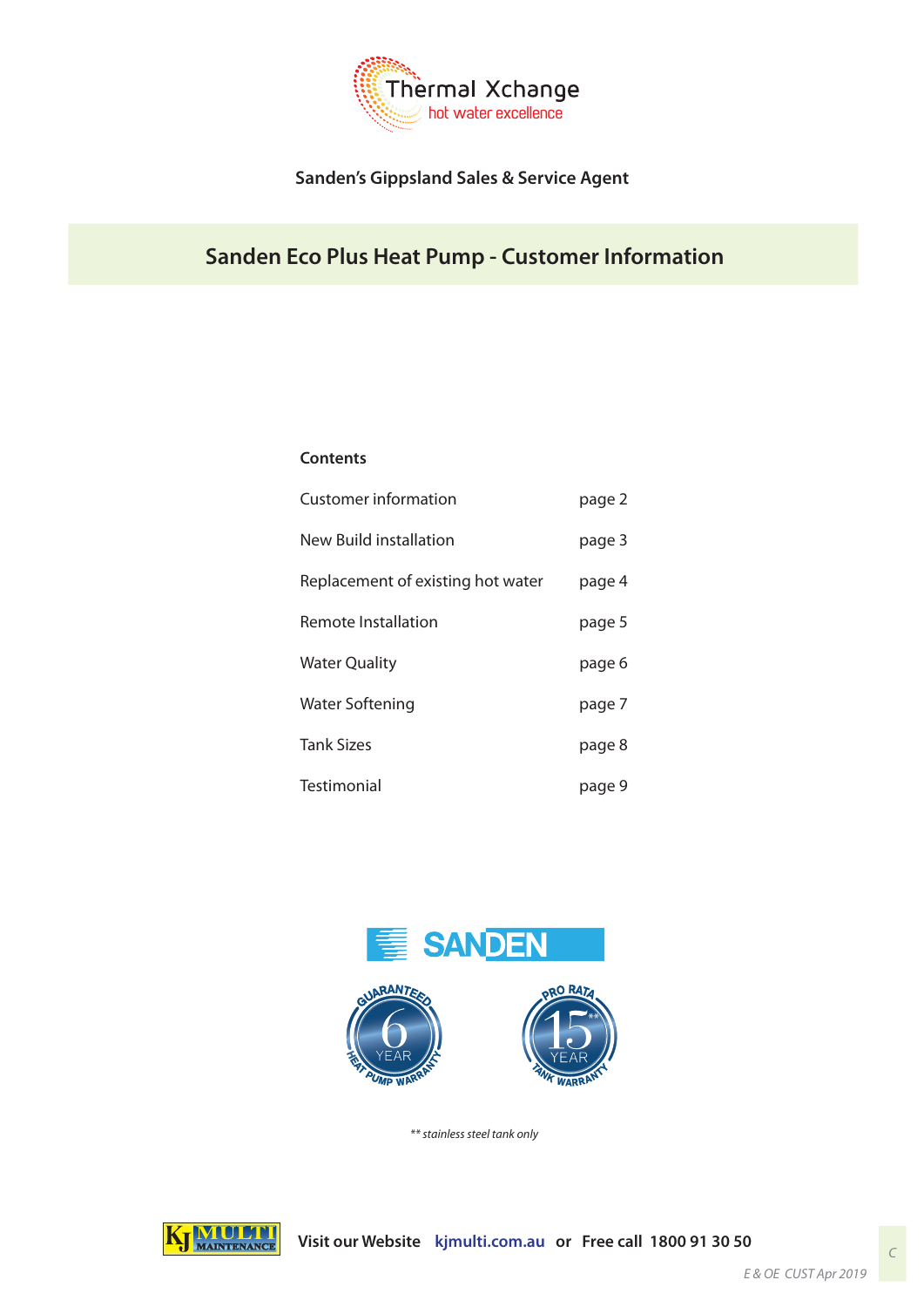

KJ Multi Maintenance has been providing quality heat pump hot water systems for approximately 15 years and strives to provide its customers with professional sales, detailed advice and quality installations.

We believe SANDEN heat pump systems are the best on the Australian market and this is backed by the Australian Government currently offering the largest rebates for any heat pump hot water system.

#### How it works

The Sanden Eco® Plus Hot Water Heat Pump System is a highly energy-efficient replacement for your traditional electric hot water system. It absorbs heat from the air and transfers it to heat water, in a way that saves energy, saves money and reduces greenhouse gas emissions. In fact, the Sanden Eco® Plus Hot Water Heat Pump System consumes 1kW of electricity to generate 4.5 kW of heat (COP = 5.0<sup>\*</sup>), which equates to 20% of the energy used by a conventional electric system. Consequently, with the Sanden Eco Plus Hot Water Heat Pump System, you can save up to 80% of your conventional electric hot water energy costs.

#### **Tank Sizes**

The system comprises of a selection of Stainless Steel tanks ranging in size from 160 Lt, 250 Lt, 300Lt or 315 Lt. All tanks are Australian made and have a 10 year full warranty and an additional 6 year pro rata warranty, giving 15 years of reassurance\*. There is also a 315Lt vitreous enamel tank specifically for areas with poorer water quality.

### **Heat Pump Unit**

The Heat Pump Unit is Manufactured in Japan by Sanden and backed by Sanden Australia. This unit has a 6 year warranty\*.

#### **Installation**

We'll happily discuss the best option for you including tank size and preferred location, water requirements and any other needs you may have.

We can work with your choice of plumber to ensure a quality installation.

As 'A' Grade electricians, we also remove your existing unit and connect the new one in accordance with relevant legislation.

#### **Rebates**

Rebates are often available from the Victorian and Federal Governments. We'll advise any savings relevant to your installation at the time of quoting. We can also handle your rebate on your behalf.

*\*Terms and conditions apply.*

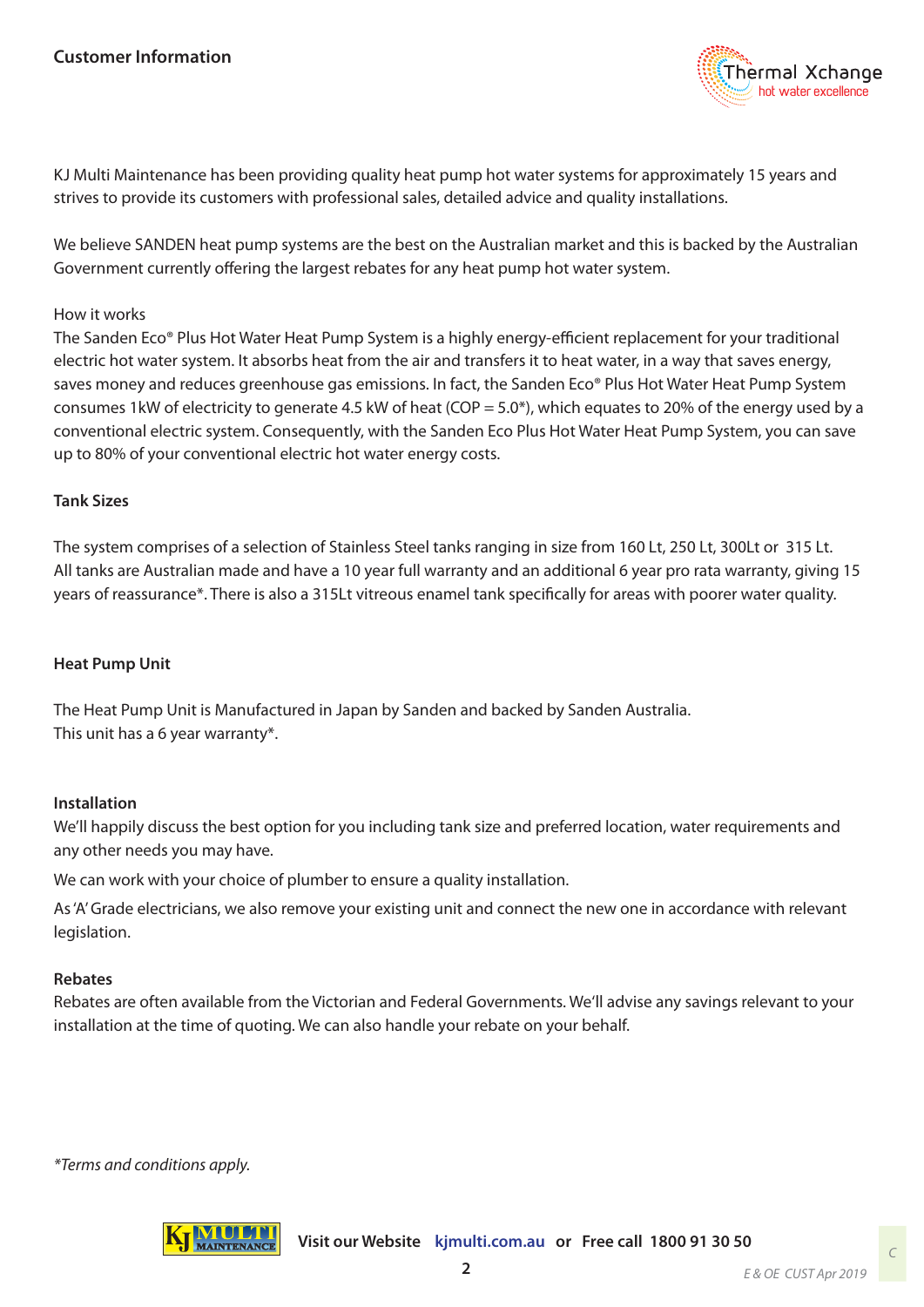### **New Installation**



In a new or existing build, installations will vary depending on your preferred locations for the tank and heat pump. In the example below, the tank sits on a concrete base while the heat pump is wall mounted.



The heat pump can be mounted above the tank, or floor mounted if preferred. Tanks sizes and capacities vary, so we'll discuss your options with you in detail before you make a commitment.

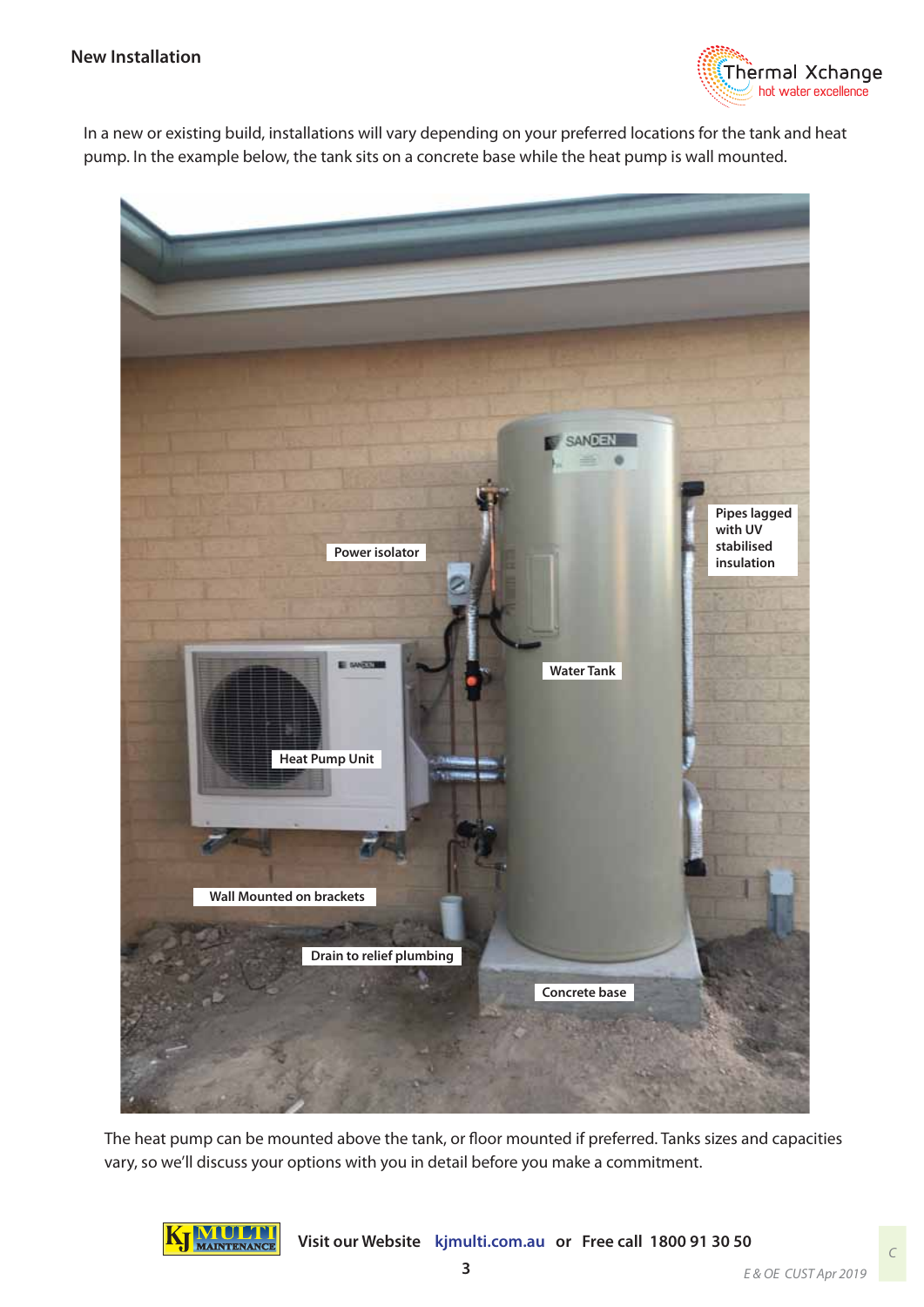

We specialise in replacing old and inefficient electric hot water services. There are lots of options and we'll ensure we discuss your needs with you before your quote and installation.



In this installation, the heat pump is mounted above the tank, saving space. Alternatively, this can be on the ground. Note all pipe work is lagged to ensure optimum performance and efficiency.

![](_page_3_Picture_5.jpeg)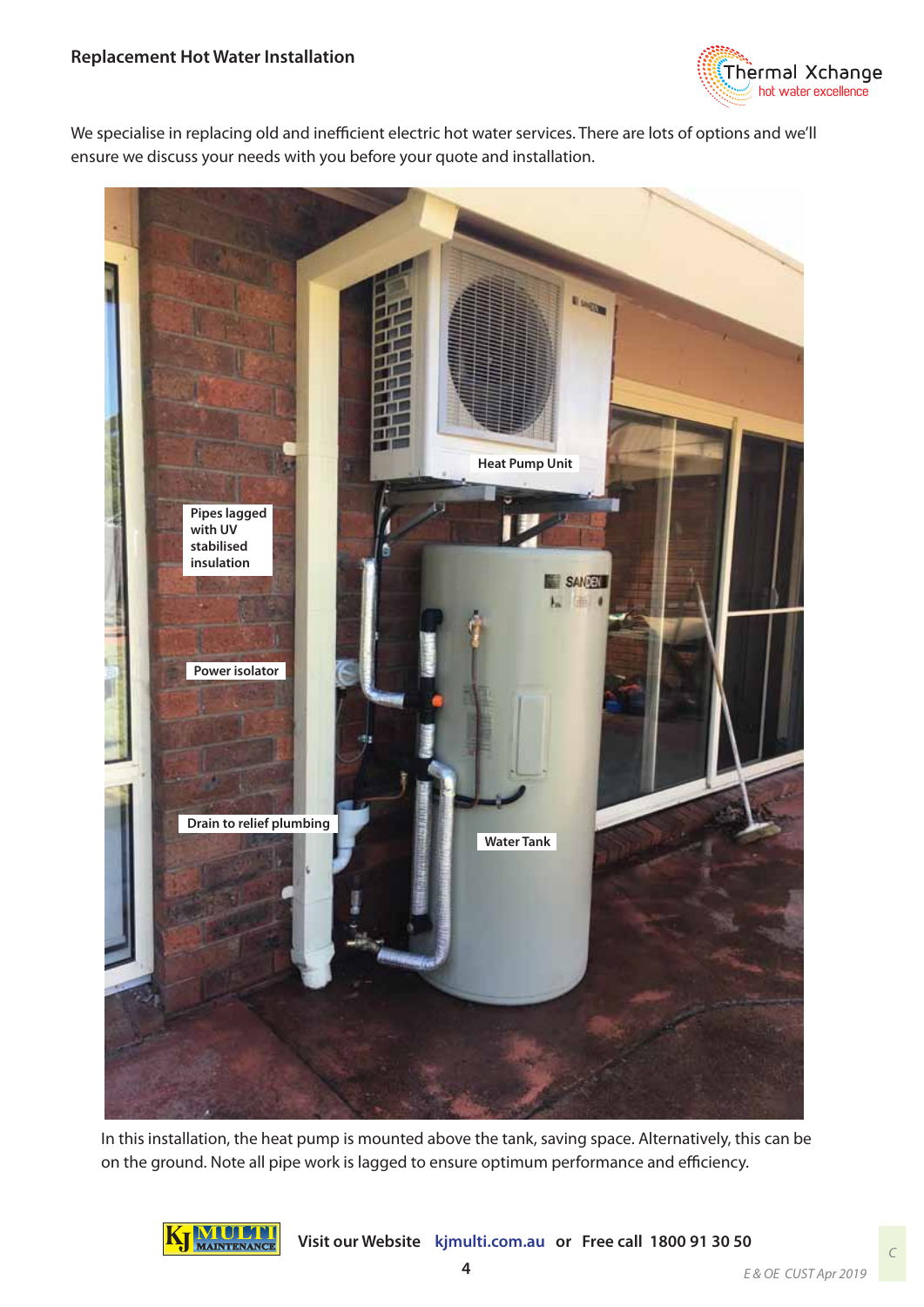![](_page_4_Picture_1.jpeg)

You might prefer the heat pump and tank to be in different locations. This is possible, as long as they are within recommended limits. This allows you to have the tank inside and the heat pump outside, as seen below.

![](_page_4_Picture_3.jpeg)

We take pride in every installation - and we'll discuss installation options with you in detail before we quote. If you prefer, you can also advise your own choice of plumber.

![](_page_4_Picture_5.jpeg)

**Visit our Website kjmulti.com.au or Free call 1800 91 30 50**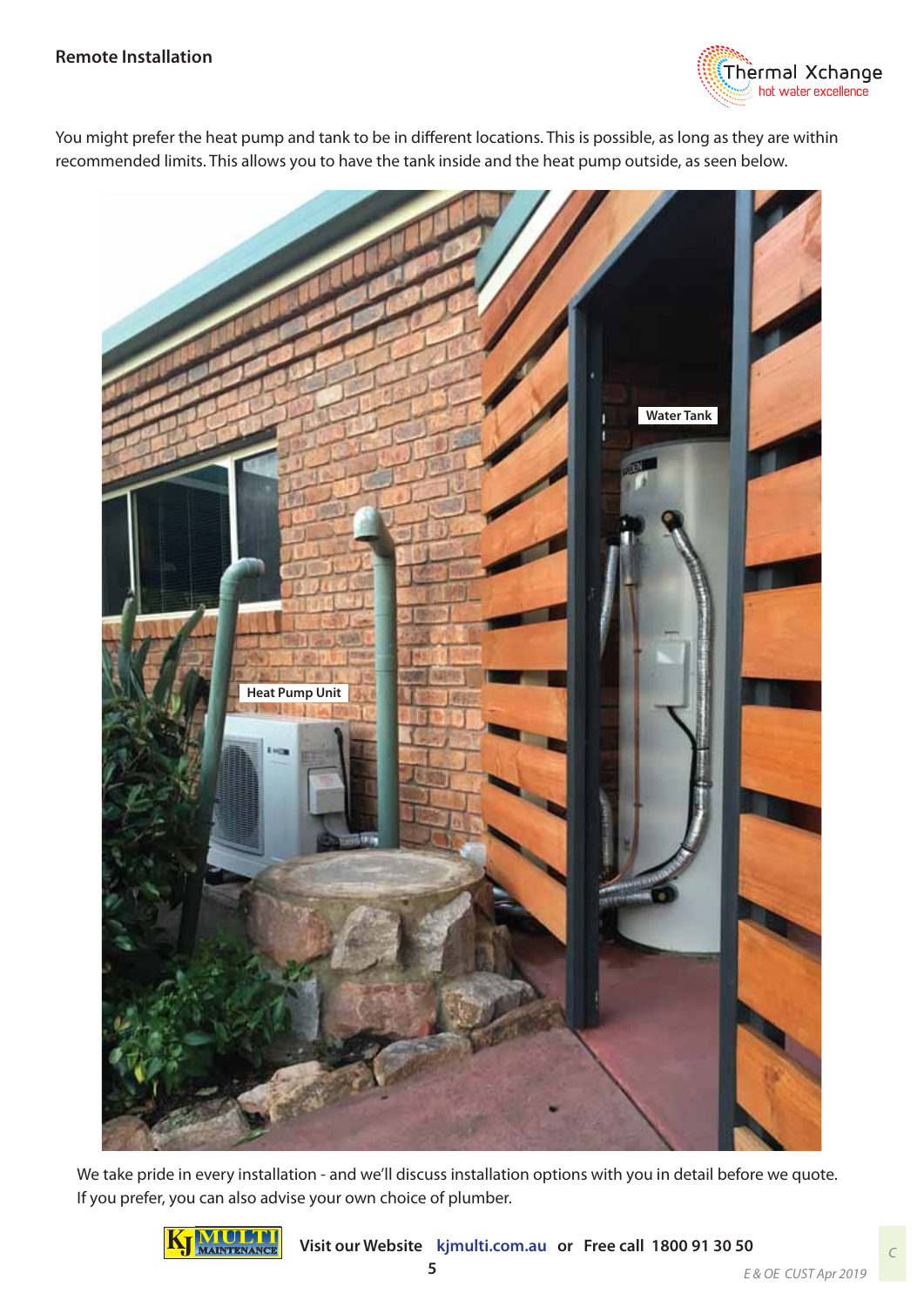## **Water Supply Quality**

Water quality can vary depending on several factors including water source (s) and your location.

In some areas, you may need a water fliter and possibly a water softener. We'll discuss these requirements with you before we quote for your install.

Water quality must be within Sanden's tolerances or your warranty may be void.

It is possible to use different sources of water, but again they must be within recommended ranges.

If the property has a tank water supply, a water filter must be fitted to ensure reliable operation. We can supply everything needed, and replacement filters as required please enquire.

![](_page_5_Picture_6.jpeg)

Typical water filter installed

![](_page_5_Picture_8.jpeg)

### **Change of water supply**

Changing, or alternating, from one water supply to another can have a detrimental effect on the operation and/or life expectancy of the water tank unit cylinder, PTR valve, water heating circulation and the heat exchanger in the system. Where there is a changeover from one water supply to another, for example, a rainwater tank supply, desalinated water supply, public reticulated water supply or water brought in from another supply, then water chemistry information should be sought from the supplier or the water should be tested to ensure it meets the requirements of our Sanden Eco® Plus Hot Water Heat Pump System warranties.

![](_page_5_Picture_11.jpeg)

Thermal Xchange hot water excellence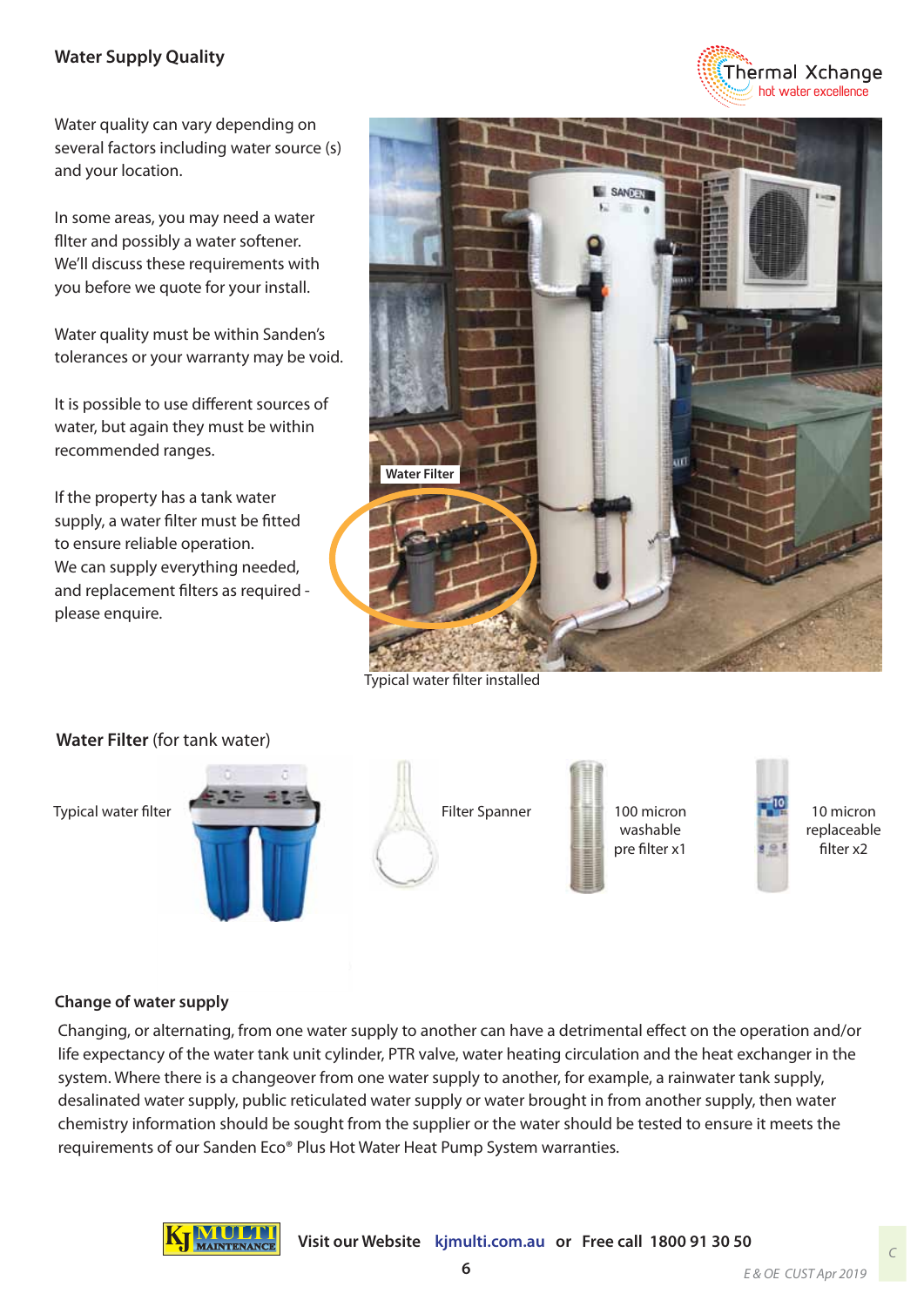![](_page_6_Picture_1.jpeg)

![](_page_6_Figure_2.jpeg)

### **Chloride and pH**

In high chloride water supply areas, the water can corrode some parts and cause them to fail. Where the chloride level exceeds 200 mg/litre the warranty does not apply to the heat pump unit and tank unit.

pH is a measure of whether the water is alkaline or acid.

In an acidic water supply, the water can attack the parts and cause them to fail.

No warranty applies to the heat pump unit and tank unit where the pH is less than 6.5.

The water supply from a rainwater tank unit in a metropolitan area is likely to be corrosive due to the dissolution of atmospheric contaminants.

Water with a pH less than 6.5 may be treated to raise the pH. It is recommended that an analysis of the water from a rainwater tank be conducted before connecting this type of water supply to the system.

### **Tanamet Water Softening Kit** ( for harsh water conditions )

There are many parts of Australia where the water supply is mineralized or chlorinated, including throughout WA South Australia and the Northern Territory, and in most rural areas of Queensland, New South Wales and Victoria.

In such circumstances, we recommend the use of the Tanamet XD50 water softening filter kit.

We also recommend use of the Tanamet filter kit if your water is supplied from a rainwater tank but is occasionally topped up with mineralized or chlorinated mains water.

### **Benefits of the Tanamet filter kit include:**

- Softening water
- Preventing water scaling
- Providing corrosion protection
- Stabilizing copper to prevent staining
- Reducing plumbing maintenance costs

![](_page_6_Picture_20.jpeg)

- **The Tanamet filter kit includes:**
- A UV light resistant housing • The filter cartridge of slow

dissolving polyphosphate *crystals*

• Mounting brackets &screws *\*A replacement crystal element*  price is currently \$180 including *GST*

These benefits do not only apply to your hot water heater but all appliances and tapware in your home that use hot water. The action occurs by passing the water supply through the Tanamet glass crystals (polyphosphates) that are contained in the Tanamet cartridge before entering the hot water system.

The crystals are slow dissolving, meaning the life of the cartridge is usually around eight years\*.

The Tanamet filter kit is approved by all the relevant authorities and the treated water is perfectly safe to drink, assuming the instructions and maintenance recommendations provided by the manufacturer are followed.

![](_page_6_Picture_28.jpeg)

**Visit our Website kjmulti.com.au or Free call 1800 91 30 50**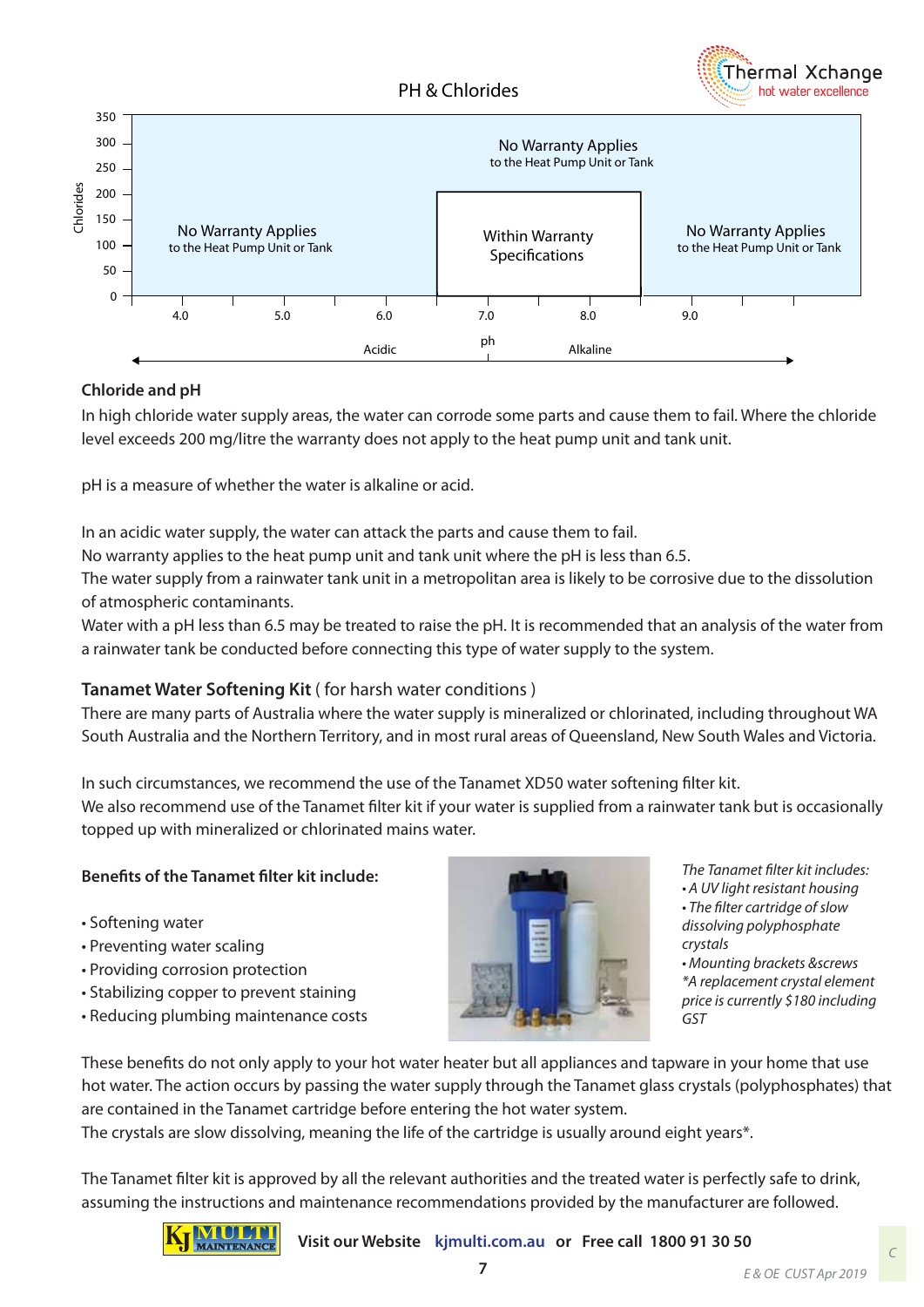![](_page_7_Picture_1.jpeg)

| <b>Tank Size</b> | No of persons | <b>Typical Dwelling</b> | <b>Off Peak / Continuous ?</b> |  |
|------------------|---------------|-------------------------|--------------------------------|--|
| 160 Litre        | $1 - 2$       | Unit / Town House       | <b>Continuous only</b>         |  |
| 250 Litre        | $2 - 4$       | <b>Residential</b>      | <b>Both</b>                    |  |
| 300 Litre        | $3 - 6$       | <b>Residential</b>      | <b>Both</b>                    |  |
| 315 Litre        | $3 - 6$       | <b>Residential</b>      | <b>Both</b>                    |  |

| STAINLESS STEEL TANK SPECIFICATIONS |             |             |      |      |  |
|-------------------------------------|-------------|-------------|------|------|--|
| Model No.                           | GAUS-300FQS | GAUS-315FQS |      |      |  |
| HOT WATER DELIVERY (L)              | 160         | 250         | 300  | 315  |  |
| HEIGHT(mm)                          | 970         | 1428        | 1891 | 1748 |  |
| DIAMETER (mm)                       | 621         | 621         | 580  | 621  |  |
| WEIGHT (Approx kg)                  | 29          | 45          | 50   | 55   |  |

| VITREOUS ENAMEL TANK SPECIFICATIONS* |      |  |  |
|--------------------------------------|------|--|--|
| Model No.<br>GAUS-315FOV             |      |  |  |
| HOT WATER DELIVERY (L)               | 315  |  |  |
| HEIGHT(mm)                           | 1626 |  |  |
| DIAMETER (mm)                        | 638  |  |  |
| WEIGHT (Approx kg)                   | 90   |  |  |

A vitreous enamel tank is recommended for areas with poor quality water source(s) such as bore water and water from combined sources. Please note this tank carries a 10 year pro rata warranty in Victoria

| <b>EXPECTED STC'S</b> |           |           |           |                  |           |
|-----------------------|-----------|-----------|-----------|------------------|-----------|
| Model No.             | IN ZONE 1 | IN ZONE 2 | IN ZONE 3 | <b>IN ZONE 4</b> | IN ZONE 5 |
| GAUS-160FQS           | 26        | 26        | 31        | 34               | 33        |
| GAUS-250FQS           | 26        | 25        | 31        | 34               | 32        |
| GAUS-300FQS           | 26        | 25        | 32        | 34               | 32        |
| GAUS-315FQS           | 26        | 25        | 32        | 34               | 31        |
| GAUS-315FQV           | 26        | 25        | 32        | 34               | 31        |

*Please note STC values are subject to change, and are based on continuous tariff. Ask us for more information.*

![](_page_7_Picture_8.jpeg)

Please note specifications may change without notice

![](_page_7_Picture_10.jpeg)

**Visit our Website kjmulti.com.au or Free call 1800 91 30 50**